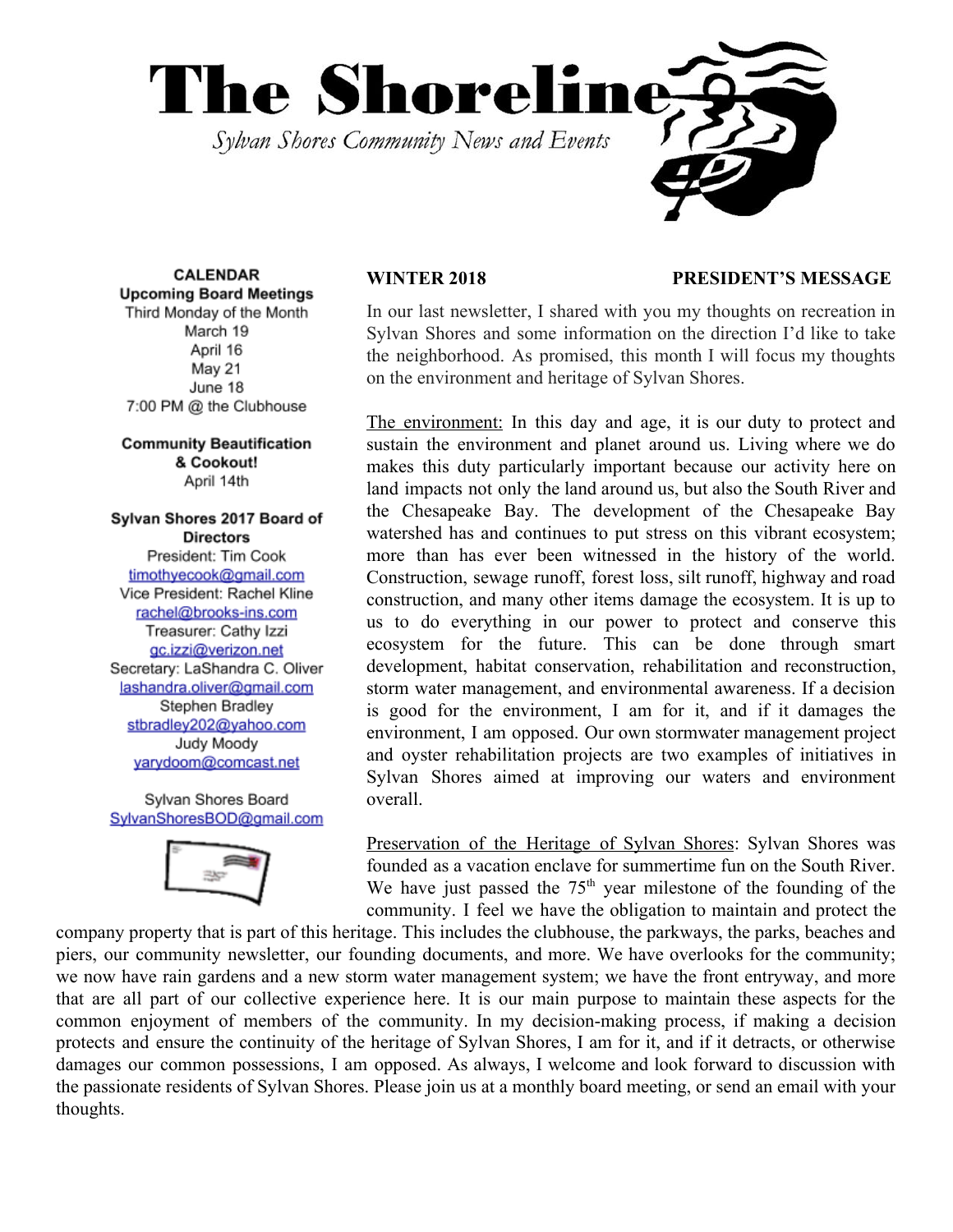

#### **BOAT TRAILER REGISTRATION**

With the clearing of construction equipment back by the ballfield lot, some of our neighbors are making use of this space as a spot for their boats and trailers. In our January board meeting, we discussed a registration system making it easier to know who is there and ensure the spots are available and secure for our community members. For more information, attend our next meeting on the 3rd Monday of every month, or email the board. If you are interested in registering your boat/trailer with the board and securing a spot by the ballfield, please email the board of directors. If you currently have a boat and/or trailer parked by the ballfield, please let us know as soon as possible.

# **COMMUNITY CLEAN-UP AND COOKOUT**

We hope you saw our Save The Date announcement on Facebook and marked April 14th in your calendar! A community resident is spearheading beautification efforts and we need your help. There are opportunities for adults and kids to lend a hand to improve our shared properties. This day of community improvement will include a cookout, potluck, and plant exchange at our clubhouse. In addition to your presence, the clean-up will also benefit from donations of garbage bags, garden tools, gloves, wheelbarrows, and other tools.

**What:** Community Beautification

**Date & Time:** April 14th 9am to 2pm

**What to bring:** At least 1 paper lawn & leaf bag, one plastic trash bag, tools for clean-up. Side-dish of your choice, bulbs, seeds, and divided plants for the after party and plant exchange.

**Where to meet**: Baseball field, Clubhouse to follow

**Who to contact:** Bev MacWilliams or Board of Directors

**KEEP IN TOUCH!**

Have you joined our community email list? From time-to-time, the board will send an email out to the community with important information, meeting announcements and agenda, and more. This month, we sent out meeting announcement and agenda.

If you'd like to be added to this list, please email the board and let us know. Also, don't forget to check out our website ([www.sylvanshoresriva.com](http://www.sylvanshoresriva.com/)) and Facebook Page ([www.facebook.com/sylvanshoresriva\)](http://www.facebook.com/ssriva) for updates. Make sure you give our page a "like" and share with your neighbor. The more people connect with us, the more voices get heard.



#### **SECURITY IMPROVEMENTS**

Our properties have fallen victim to several incidents of vandalism. Our clubhouse door handle has been broken off multiple times, requiring the use of community funds to replace it. As a community, we are all responsible for the safety and security of shared spaces. If you see suspicious activity, please alert the police.

In response to the vandalism around the community, the board has decided to install security cameras in various public spaces around the neighborhood. These will aid in the positive identification of those responsible for the vandalism around the community. Locations will include community piers and parking lots, generally seeking to deter those who have been breaking, keying, or otherwise causing destruction to community property. Please reach out to the board of directors with any questions.

**Rain Date** will be 4/21.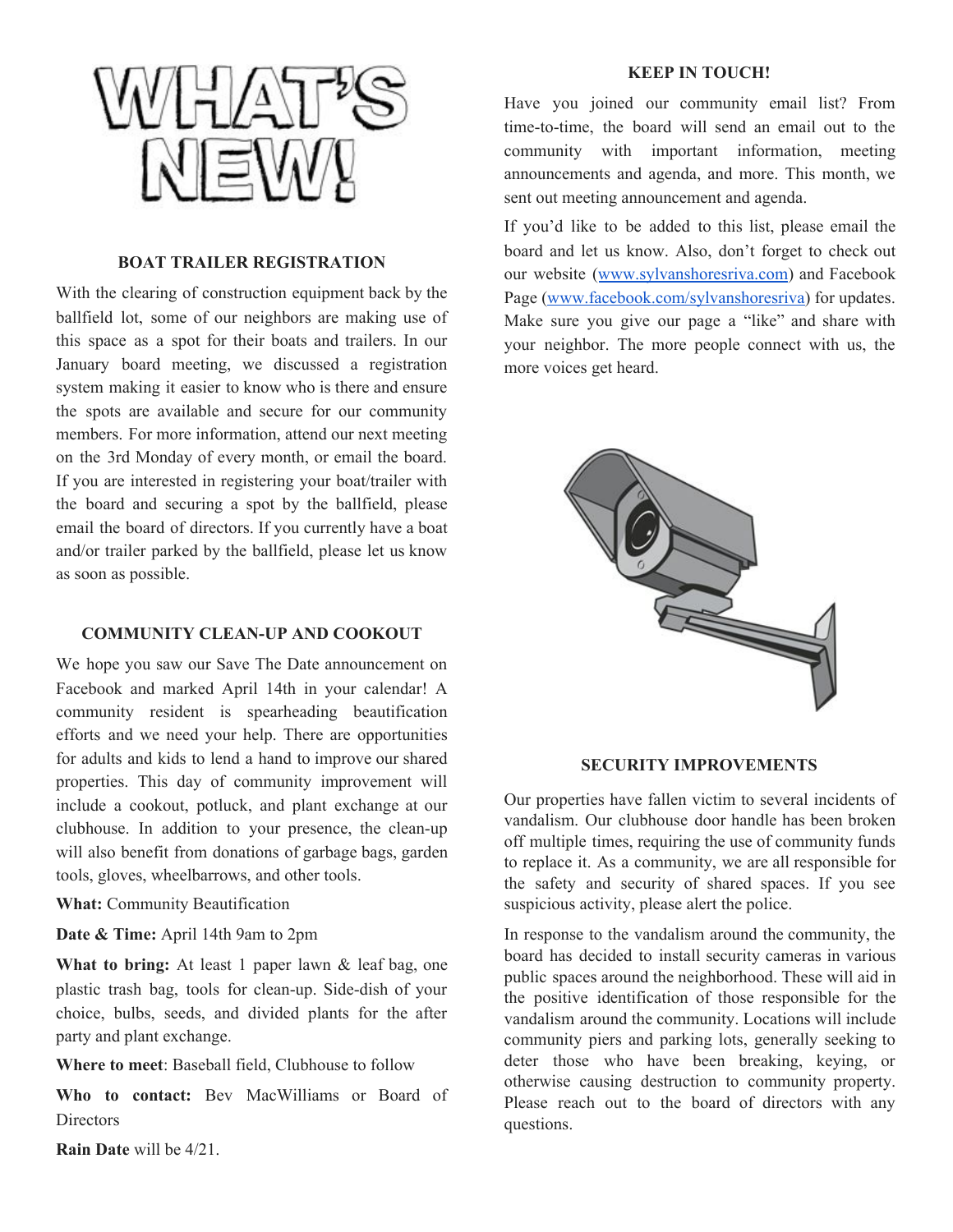

### **COMING SOON**

The Bylaws Committee is working on updating the Standard Operating Procedures for the Sylvan Shores Board of Directors. This important job will help us ensure accuracy and accountability within the board. The SOP outlines the operations of the board, including ethical and fiduciary considerations, the various roles and responsibilities of board members, and descriptions of the various committees, among others. If you have had an interest in the operations of the board and wish to be a part of this process, please reach out to Marge Farnan, chairman of the Bylaws Committee at [margefarnan@comcast.net.](mailto:margefarnan@comcast.net)

Board elections are on the horizon! If you are someone who has wondered how they can be more involved in decision-making and make a difference in the community, this is an excellent opportunity to join. The Board of Directors serves as representation for the community and regularly makes decisions which affect all residents and owners. Board members serve for a one-year term of office. Sylvan Shores BOD has a nominations committee, which will collect information from interested parties, then ensure eligibility of those who are interested and share nominees with the rest of the board. Elections are held at our semi-annual Membership Meeting in May. This year, elections take place on on May 21st at 7:00pm. The regular monthly board meeting will follow.

# **BOAT KEYS, SLIPS, KAYAK SPACE**

It's hard to imagine spending the day outdoors with our unpredictable weather, but Spring IS coming! As the weather gets warm, residents will want to take advantage of all that Sylvan Shores has to offer, and that includes water access. If you have a watercraft and need access to ramps, Bill Buser is your guy. Just email the board and we'll get you in touch! Those folks who have their kayaks already housed in a Sylvan Shores spot, please reach out to Bill to renew.

# **FEATURED RESIDENT BUSINESSES**

We are now offering space in the newsletter to showcase local businesses. Space is available for business cards as well as half-page, and full-page ads. If you would like to help sponsor the newsletter and have your business information featured, please shoot us an email. Ads may be featured for two volumes in a row, for a maximum of three times a year. Please direct questions about being featured to [sylvanshoresbod@gmail.com](mailto:sylvanshoresbod@gmail.com).



We are always looking for stories and features for future newsletters. We also want your pictures for the facebook page and website updates. Anyone with interest in helping with future newsletters or information they would like to include in future issues, please send an email to [LaShandra.Oliver@gmail.com.](mailto:LaShandra.Oliver@gmail.com)